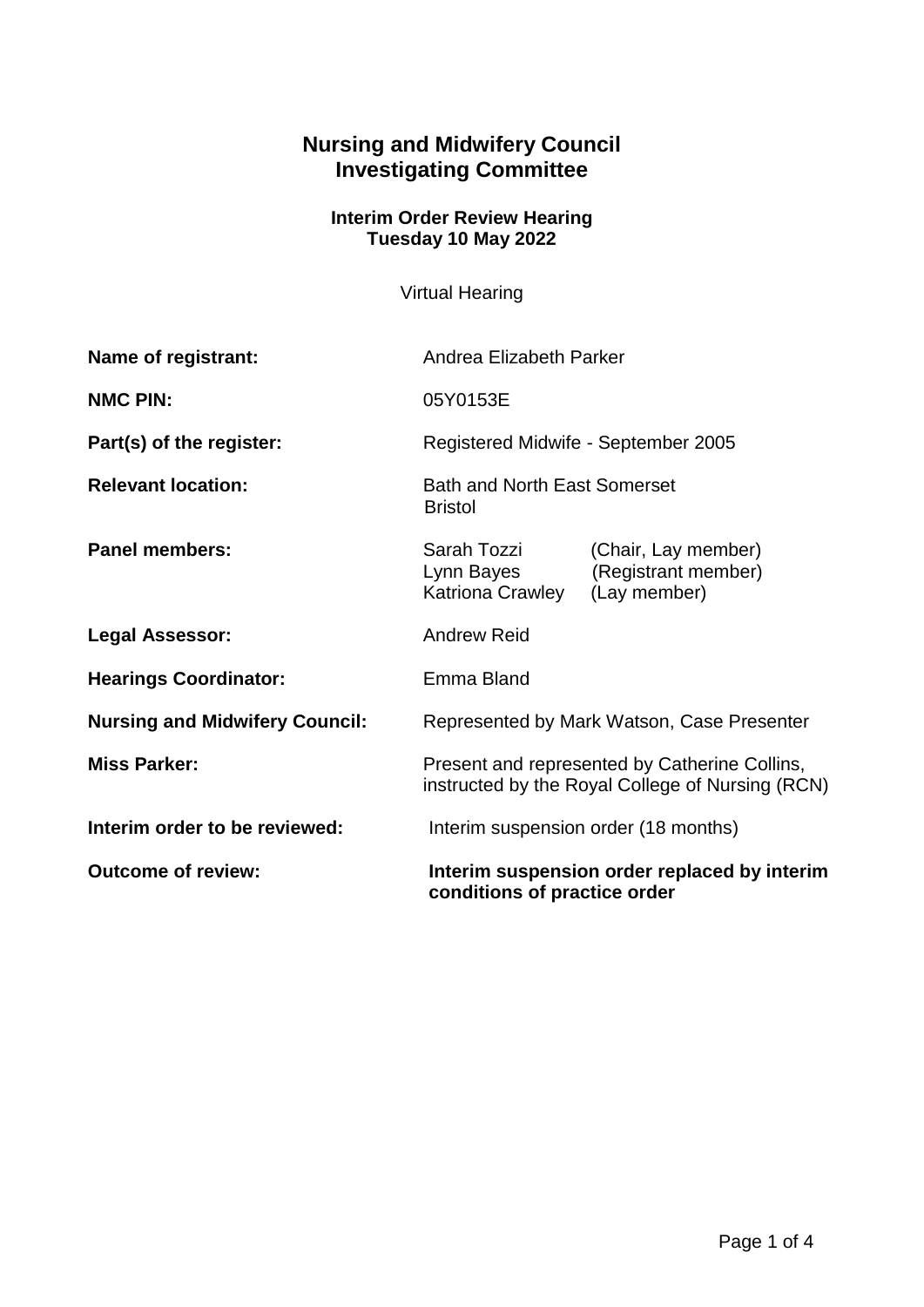## **Decision and reasons on interim order**

The panel decided to replace the current interim suspension order with an interim conditions of practice order.

The panel has determined that the following conditions are proportionate and appropriate:

'For the purposes of these conditions, 'employment' and 'work' mean any paid or unpaid post in a nursing, midwifery or nursing associate role. Also, 'course of study' and 'course' mean any course of educational study connected to nursing, midwifery or nursing associates.

- 1. You must limit your practice to antenatal and postnatal care;
- 2. You must provide the NMC with the name of a registered midwife who will supervise your practice within 7 days;
- 3. Your named supervisor must have weekly meetings with you to review your caseload with regard to:
	- a) Record-keeping and documentation;
	- b) Communication of handover information; and
	- c) Management of appropriate care
- 4. Your supervisor must provide a report to the NMC before the next review hearing addressing  $(3)$   $(a)$  –  $(c)$  above
- 5. You must keep the NMC informed about anywhere you are working by:
	- a) Telling your case officer within seven days of accepting or leaving any employment.
	- b) Giving your case officer your employer's contact details.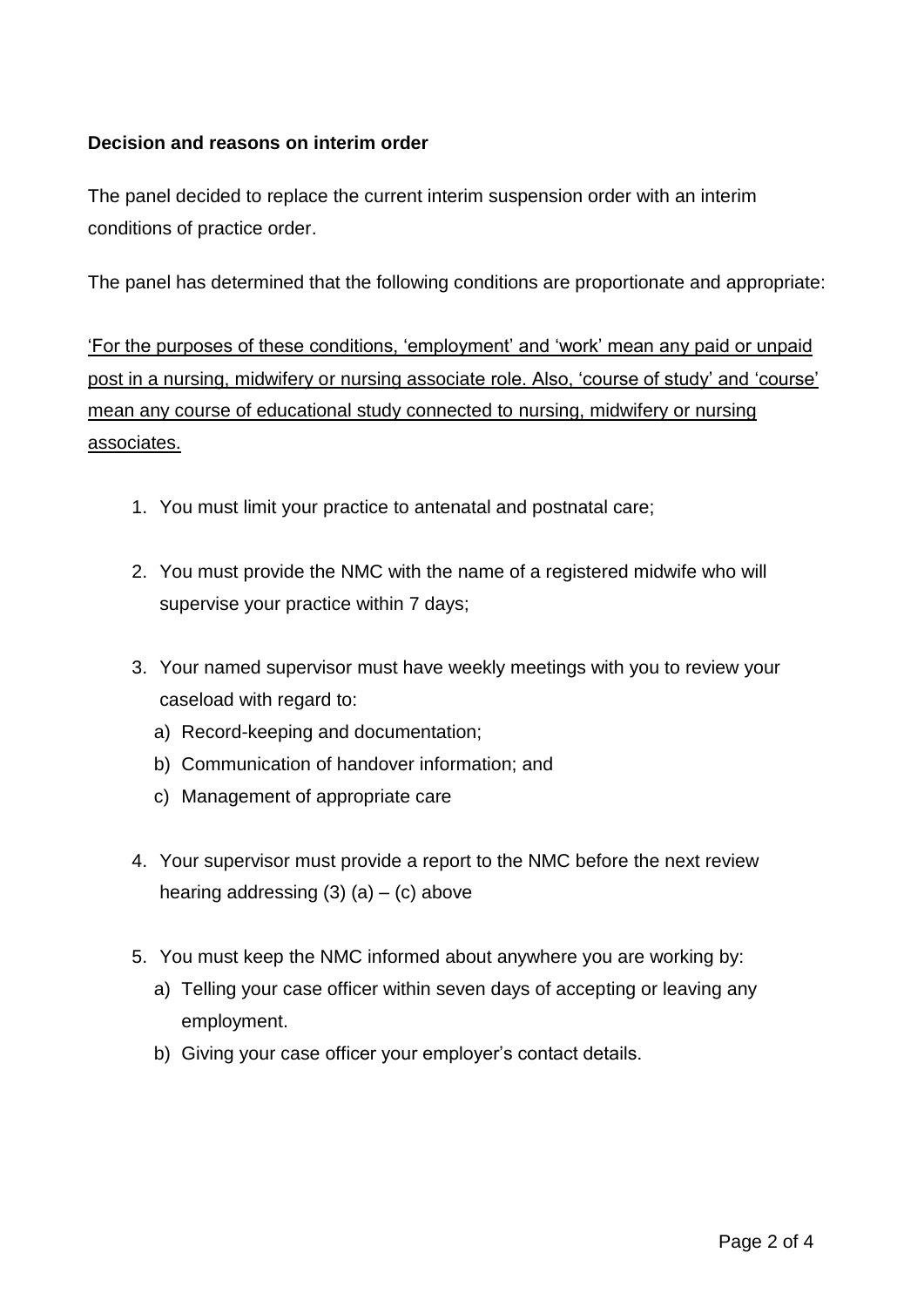- 6. You must keep the NMC informed about anywhere you are studying by:
	- a) Telling your case officer within seven days of accepting any course of study.
	- b) Giving your case officer the name and contact details of the organisation offering that course of study.
- 7. You must immediately give a copy of these conditions to:
	- a) Any organisation or person you work for.
	- b) Any agency you apply to or are registered with for work.
	- c) Any employers you apply to for work (at the time of application).
	- d) Any establishment you apply to (at the time of application), or with which you are already enrolled, for a course of study.
	- e) Any current or prospective patients or clients you intend to see or care for on a private basis when you are working in a self-employed capacity
- 8. You must tell your case officer, within seven days of your becoming aware of:
	- a) Any clinical incident you are involved in.
	- b) Any investigation started against you.
	- c) Any disciplinary proceedings taken against you.
- 9. You must allow your case officer to share, as necessary, details about your performance, your compliance with and / or progress under these conditions with:
	- a) Any current or future employer.
	- b) Any educational establishment.
	- c) Any other person(s) involved in your retraining and/or supervision required by these conditions